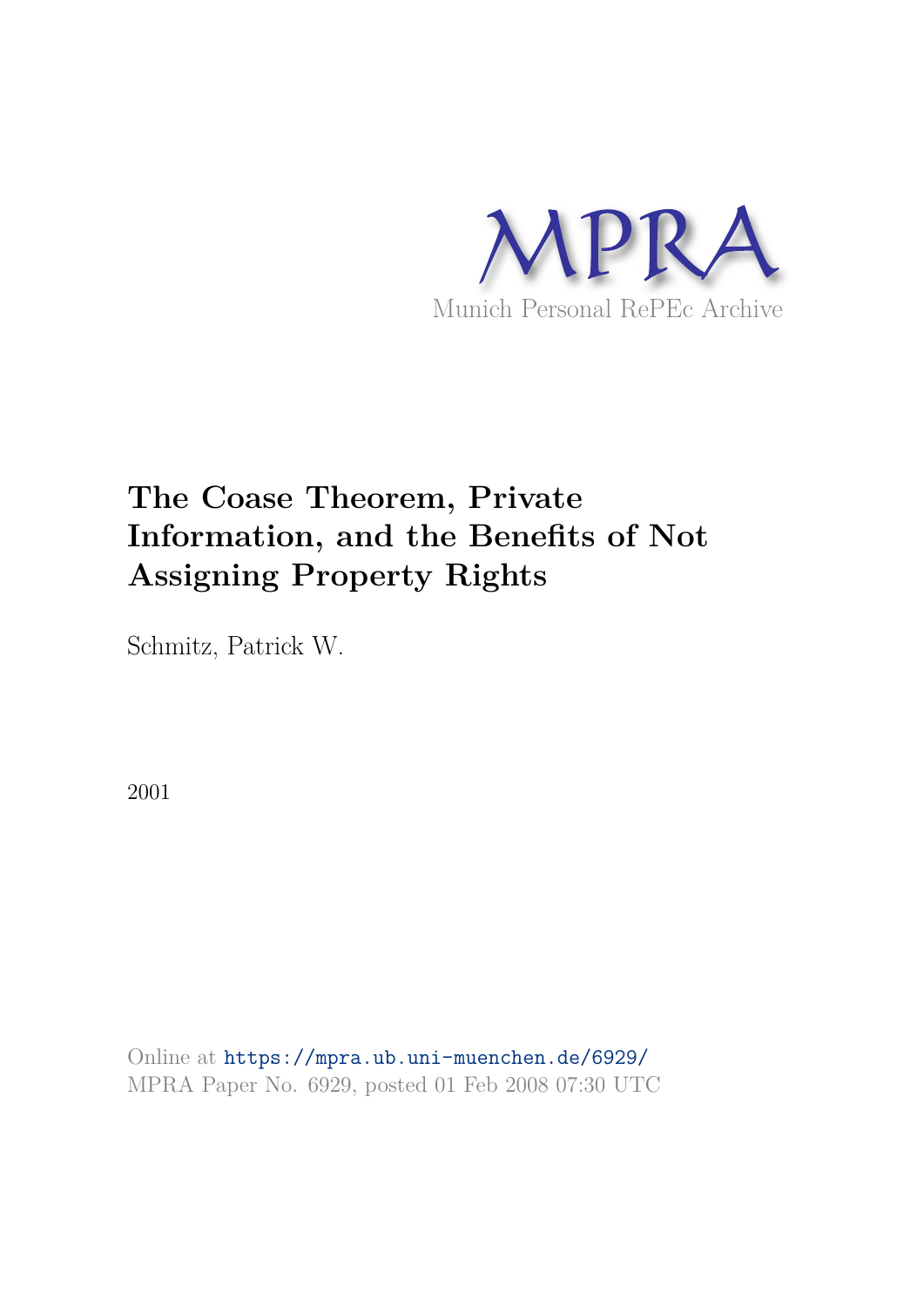## The Coase Theorem, Private Information, and the Benefits of Not Assigning Property Rights

PATRICK W. SCHMITZ<sup>\*</sup>

*University of Cologne and CEPR* patrick.schmitz@uni-koeln.de

#### Abstract

Using a simple bilateral trading example with discrete valuations and costs it is demonstrated that in the presence of private information the efficiency of Coasean bargaining may be strictly enhanced if initially no property rights are assigned.

*Keywords:* Property rights; Bargaining; Private information; Coase theorem *JEL classi*fi*cation:* D82; K11

<sup>∗</sup> This is the original working paper version of the following article:

Schmitz, P.W. (2001), "The Coase Theorem, Private Information, and the Benefits of Not Assigning Property Rights", *European Journal of Law and Economics*, Vol. 11, pp. 23—28.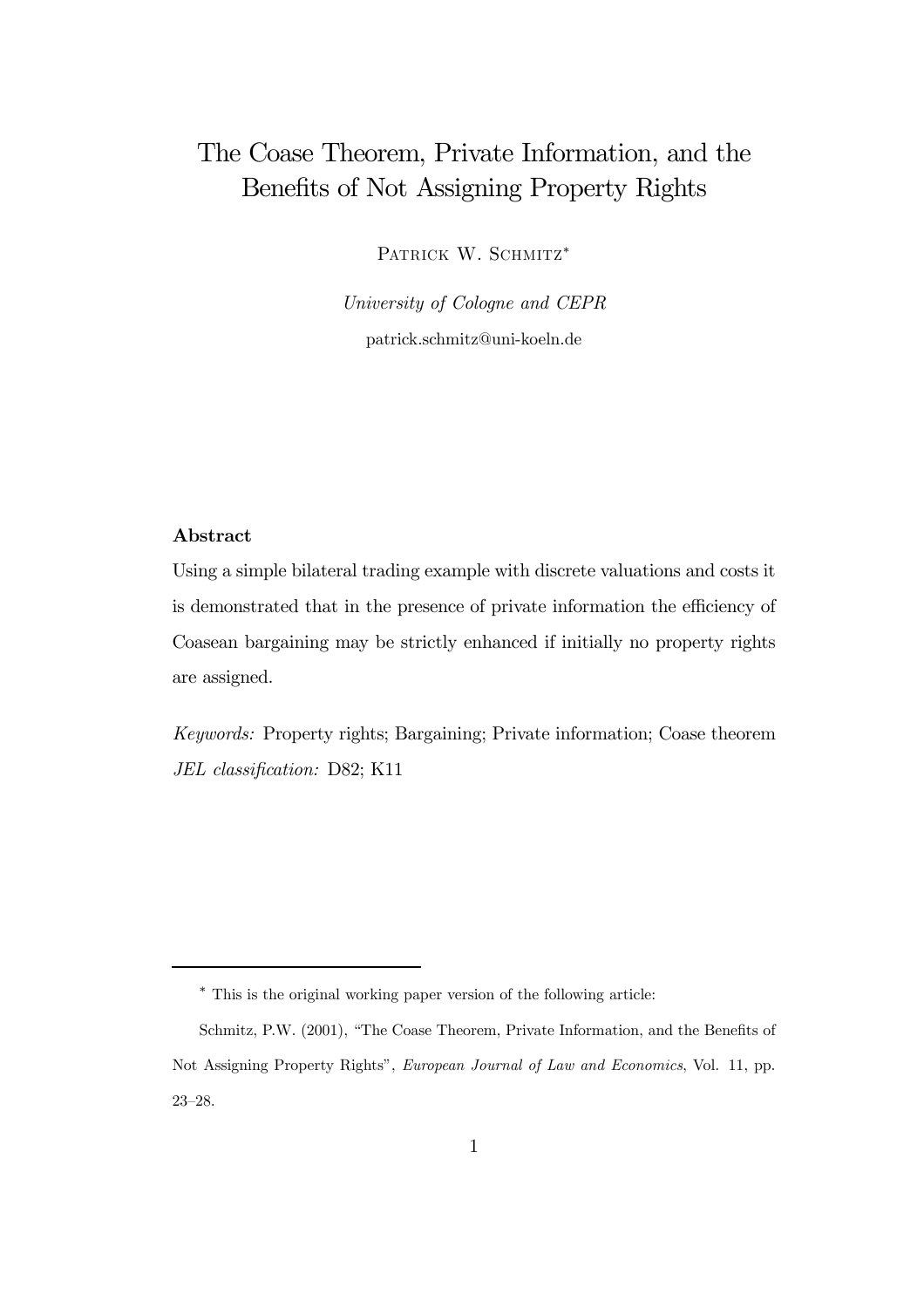## 1 Introduction

The so-called Coase theorem has attracted many researchers' attention for several decades.<sup>1</sup> "Although this theorem has several variants, it says, in a nutshell, that if rights are fully specified and transaction costs are zero, parties to a dispute will bargain to the same efficient outcome regardless of the initial assignment of rights" (Mercuro and Medema, 1997, p. 67). Recently it has been pointed out by Usher (1998) that in a world of zero transaction costs, efficiency may not only be achieved for any initial allocation of clearly defined property rights, but also without an assignment of property rights at all, i.e., "when property rights are insecure and it is not known in advance which party will prevail" (Usher, 1998, p. 7).<sup>2</sup>

In this note, following the lesson of Coase (1960), a world of positive transaction costs will be considered. It is well known that private information is one particular form of transaction cost that can lead to inefficiency.<sup>3</sup> Proposition 1 of the present note will restate this result in the context of a simple bilateral trading problem with discrete costs and valuations. While assigning property rights to one or the other party inevitably leads to inefficiencies for some parameter constellations, Proposition 2 will demonstrate that initially not assigning property rights can lead to full efficiency for all parameter constellations. In this sense, Usher's (1998) argument will be strengthened, since in the presence of private information not assigning initial property rights may not only be as good as any clearly defined allocation of property rights, it may even be strictly better.

<sup>&</sup>lt;sup>1</sup>See Coase (1960). Cf. Medema (1999) and the references given there.

<sup>&</sup>lt;sup>2</sup>Cf. also Schiff (1995) for a verbal discussion of uncertain property rights.

 ${}^{3}$ Cf. Samuelson (1984), Schweizer (1988), and Illing (1992).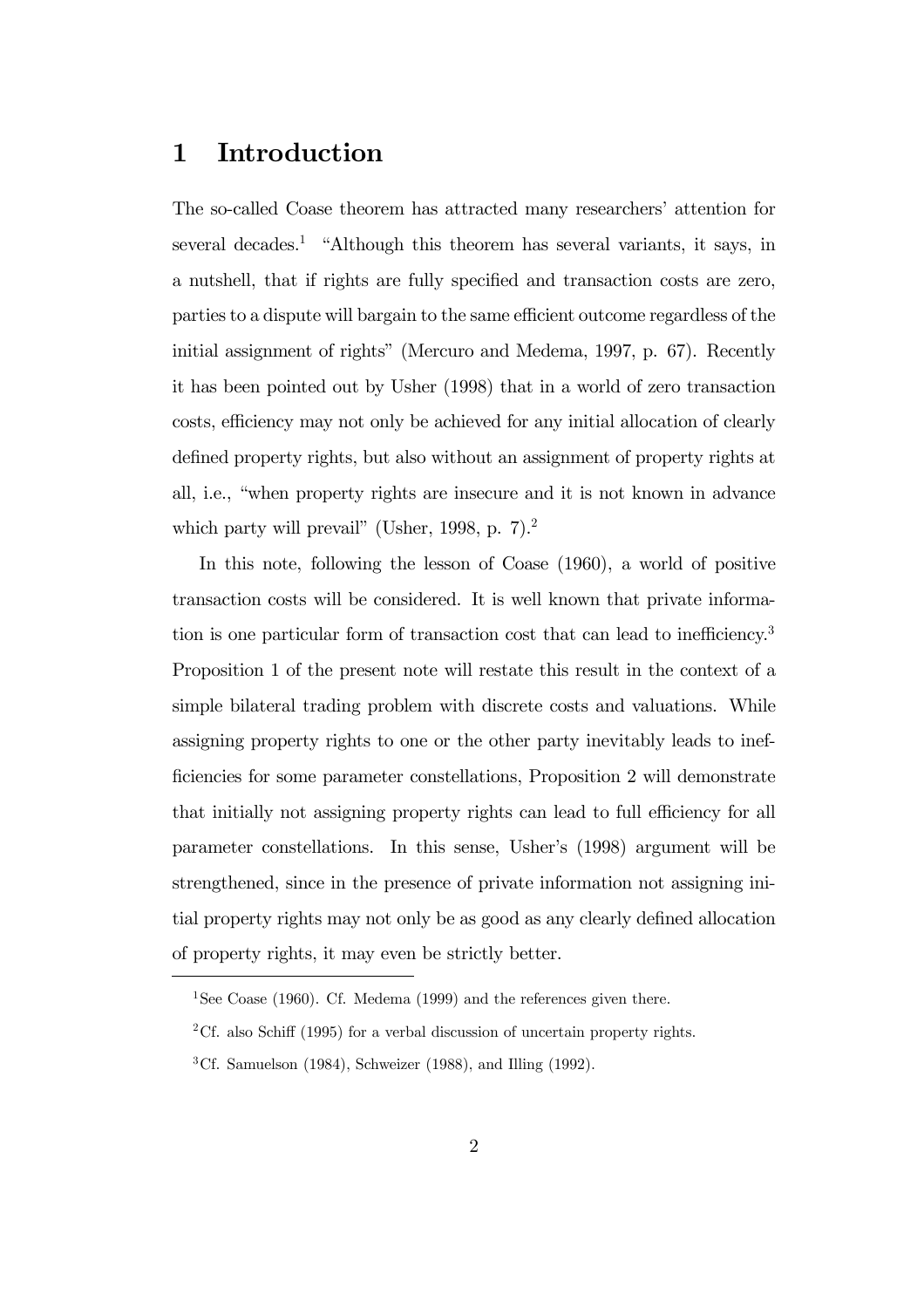Intuitively, when initial property rights are clearly defined, bargaining between the parties under private information can fail because the party that has the relevant property right is in the position of a seller (who has an incentive to overstate his willingness-to-pay for the right in order to sell it at a higher price), while the other party is in the position of a buyer (who has an incentive to understate his willingness-to-pay for the right, in order to buy it at a lower price). Yet, when there is no clear initial allocation of ownership, so that it is uncertain who will prevail when the parties go to the court, then a party does not know whether it will be in the position of a buyer or of a seller with regard to the right. Hence, the parties' incentives to overstate or to understate are weakened, which may enable the parties to reach an efficient solution.<sup>4</sup>

## 2 The model

Consider two risk neutral parties  $A$  and  $B$  with payoff functions

$$
U^A = t - xc,
$$
  

$$
U^B = xv - t,
$$

where t is a transfer payment,  $x \in \{0, 1\}$  is a decision, and  $c > 0$  and  $v > 0$ denote  $A$ 's costs and  $B$ 's valuation in the case of an affirmative decision, respectively  $(v \neq c)$ . In order to relate the variables to a well-known real world example, the decision  $x = 1$  could mean that rancher B's cows graze on farmer A's farm, destroying crops. The decision  $x = 0$  means that the cows do not graze on the farm, so that the rancher does not receive benefit  $v$ 

<sup>4</sup>See Lewis and Sappington (1989) for a discussion of countervailing incentives. Cf. also Schmitz (2002) and the literature cited there for somewhat related results in the context of the so-called hold-up problem.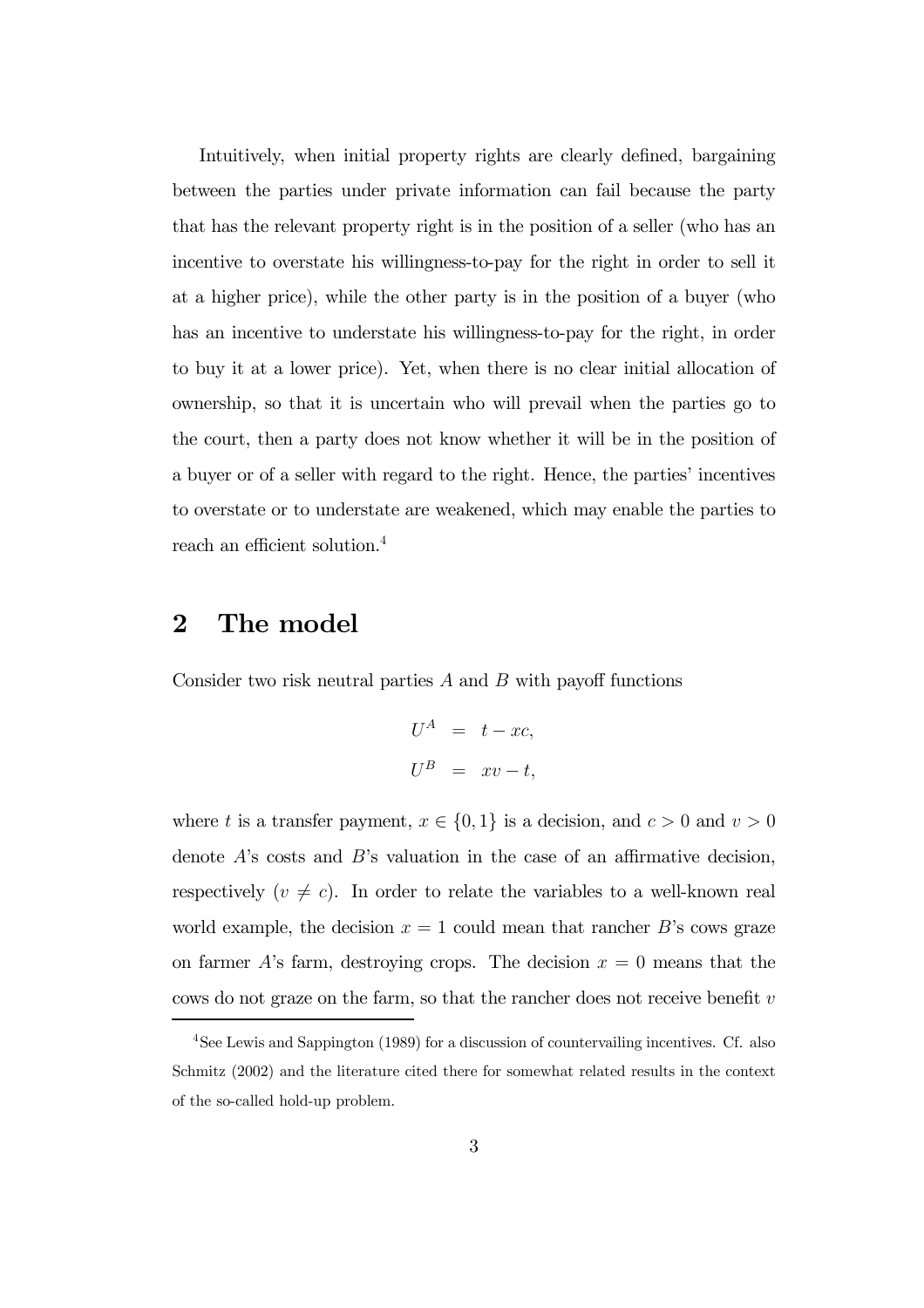and the farmer does not incur costs c. Of course, the ex post efficient decision is

$$
x^*(v,c) = \begin{cases} 1 & \text{if } v \ge c \\ 0 & \text{otherwise.} \end{cases}
$$

Assume that c is either  $c_L$  or  $c_H > c_L$ . Following the standard way of modelling private information,<sup>5</sup> suppose that both parties know that nature chooses  $c_L$  or  $c_H$  with equal probability, but only party A knows the realization of c. Analogously, v is either  $v<sub>L</sub>$  or  $v<sub>H</sub>$  with equal probability, but only party B knows its realization.

As a final piece of notation, let  $x_0 \in [0, 1]$  denote the default probability of an affirmative decision, i.e. the probability that the decision will be  $x = 1$ if the parties do not reach another agreement. Of course, if party  $A$  has the relevant property right, so that he can make the decision, then  $x_0 = 0$ . In the example, the farmer would not allow the cows from the ranch to graze on the farm if he were not compensated by the rancher. On the other hand, if party B has the right, then  $x_0 = 1$ . The rancher would let the cows graze if he did not reach another agreement with the farmer. In addition, following Usher (1998), we will consider the possibility that there is no assignment of rights, so that initially it is not known with certainty who will prevail. It is assumed that both parties think that each party will prevail with equal probability  $(x_0 = \frac{1}{2})$  $(\frac{1}{2})$  in this case.

The question is whether voluntary bargaining between  $A$  and  $B$  can result in an efficient decision. Using the well-known revelation principle (see e.g. Myerson, 1982), it is sufficient to consider direct mechanisms  $[t(v, c), x^*(v, c)]$ that induce each party to report its type truthfully. The Bayesian incentive

<sup>&</sup>lt;sup>5</sup>See e.g. Fudenberg and Tirole (1991).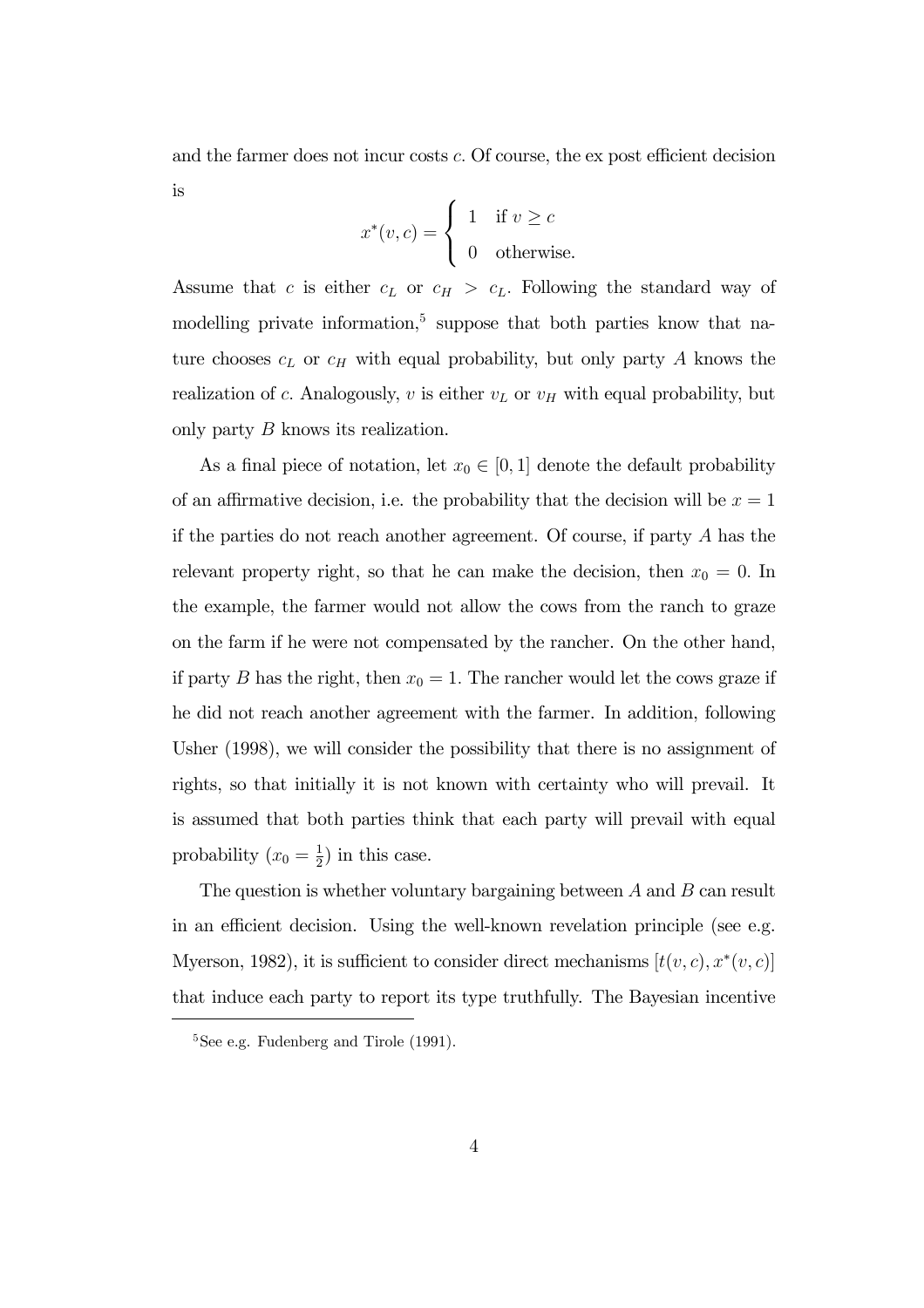compatibility constraints are

$$
E_v[t(v, c) - x^*(v, c)c] \ge E_v[t(v, \tilde{c}) - x^*(v, \tilde{c})c] \quad \forall c, \tilde{c} \in \{c_L, c_H\},
$$
  

$$
E_c[x^*(v, c)v - t(v, c)] \ge E_c[x^*(\tilde{v}, c)v - t(\tilde{v}, c)] \quad \forall v, \tilde{v} \in \{v_L, v_H\}
$$

and the interim individual rationality constraints are

$$
E_v[t(v, c) - x^*(v, c)c] \ge -x_0c \quad \forall c \in \{c_L, c_H\},
$$
  

$$
E_c[x^*(v, c)v - t(v, c)] \ge x_0v \quad \forall v \in \{v_L, v_H\}.
$$

The incentive compatibility constraints mean that each party is willing to announce its type truthfully given the other party tells the truth. The individual rationality constraints mean that each party voluntary participates in the mechanism (at the interim stage, i.e. knowing its own type but not the type of the other party).

The following proposition says that in the case of clearly defined property rights ( $x_0 = 0$  or  $x_0 = 1$ ) there are parameter constellations such that efficiency cannot be achieved.<sup>6</sup>

**Proposition 1** If A has the property right, efficiency cannot be achieved *if*  $v_H > c_H > v_L > c_L$  and  $\frac{1}{2}(v_H - c_L) < c_H - v_L$ . If B has the property *right, efficiency cannot be achieved if*  $c_H > v_H > c_L > v_L$  and  $\frac{1}{2}(c_H - v_L)$  $v_H - c_L$ . *Otherwise, efficiency can be achieved.* 

#### **Proof.** See the appendix.  $\blacksquare$

 $6$ Of course, this result is reminiscent of the famous impossibility theorem of Myerson and Satterthwaite (1983), where continuously distributed valuations are considered. See Matsuo (1989) for the two type version of their result. In these papers, only the case  $x_0 = 0$  is analyzed.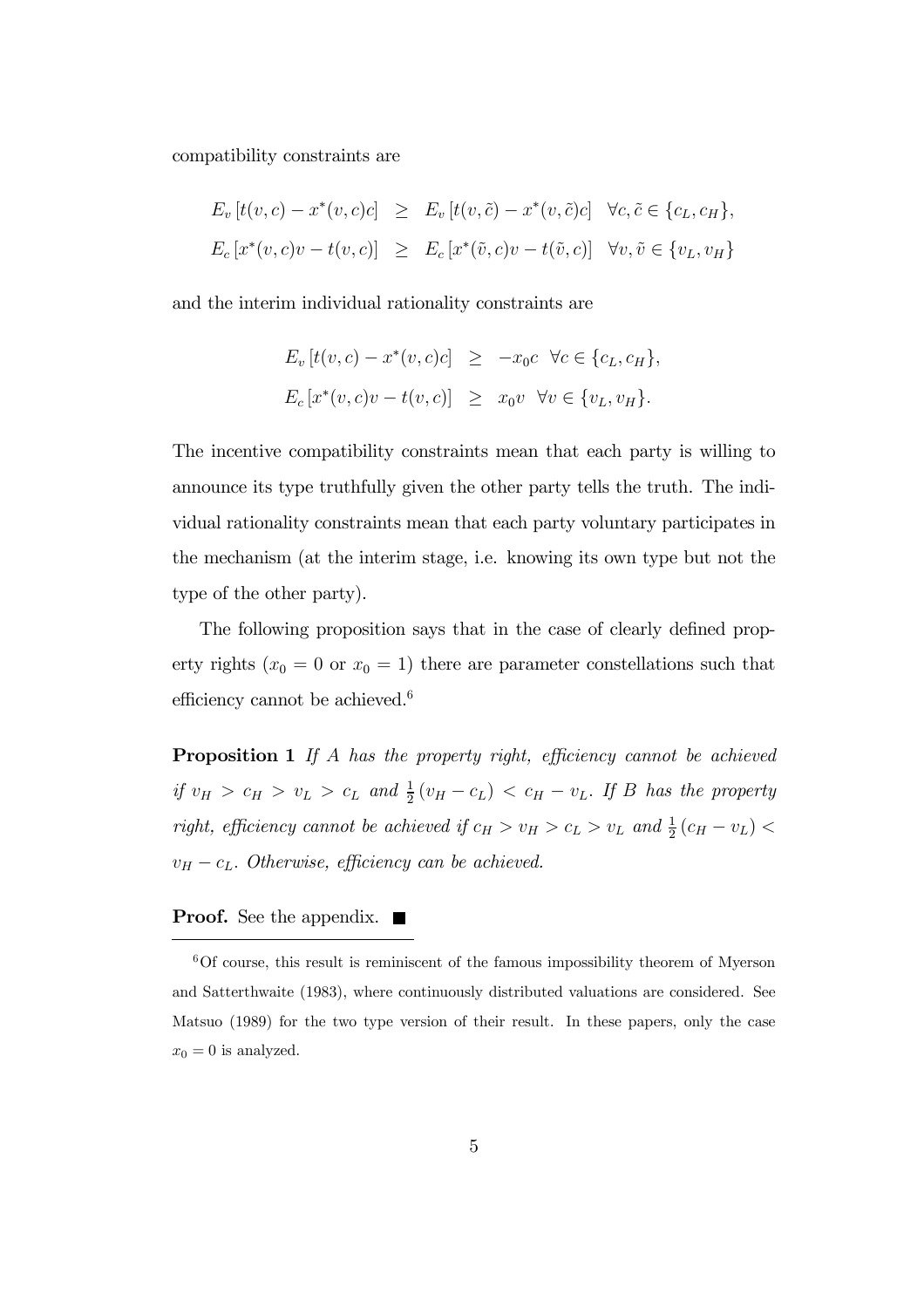Hence, there is no deterministic assignment of property rights that allows the parties to reach an efficient agreement for all constellations of the parameters  $v_L, v_H, c_L$ , and  $c_H$ .<sup>7</sup> In contrast, consider now a situation in which there is no initial assignment of property rights in the sense of Usher (1998). The next proposition says that in this case efficiency can always be achieved in the example under consideration. Therefore, this proposition is a simple illustration of the fact that in a world of positive transaction costs there are situations in which it may be strictly welfare enhancing not to assign initial property rights at all.<sup>8</sup>

Proposition 2 *If there is no initial assignment of property rights, then ef*ficiency can be achieved for all values of  $v_L$ ,  $v_H$ ,  $c_L$ , and  $c_H$ .

#### **Proof.** See the appendix.  $\blacksquare$

Notice that —as usual in the mechanism design literature— the existence of a Bayesian incentive compatible and interim individually rational mechanism does not guarantee that the parties' actual bargaining will be ex post efficient in real life. But an ex post efficient outcome is at least consistent with rationality, while following the logic of the revelation principle there exist no bargaining procedures leading to ex post efficiency in the cases characterized in Proposition 1.

<sup>&</sup>lt;sup>7</sup>In order to see that this may indeed make inefficiencies inevitable in some states of the world, imagine that a welfare-maximizing government has to choose the initial allocation of property rights  $x_0 \in \{0, 1\}$  without knowing the exact values of  $v_L, v_H, c_L$ , and  $c_H$ , while all constellations are possible (or assume that an equal protection clause in the constitution is interpreted such that  $x_0$  may not depend on these parameters).

<sup>8</sup>Formally, the result is related to Cramton, Gibbons and Klemperer (1987). They show a possibility result for the case of identical continuous distributions. Hence, the present note is technically related to their paper in the same way as Matsuo (1989) is related to Myerson and Satterthwaite (1983).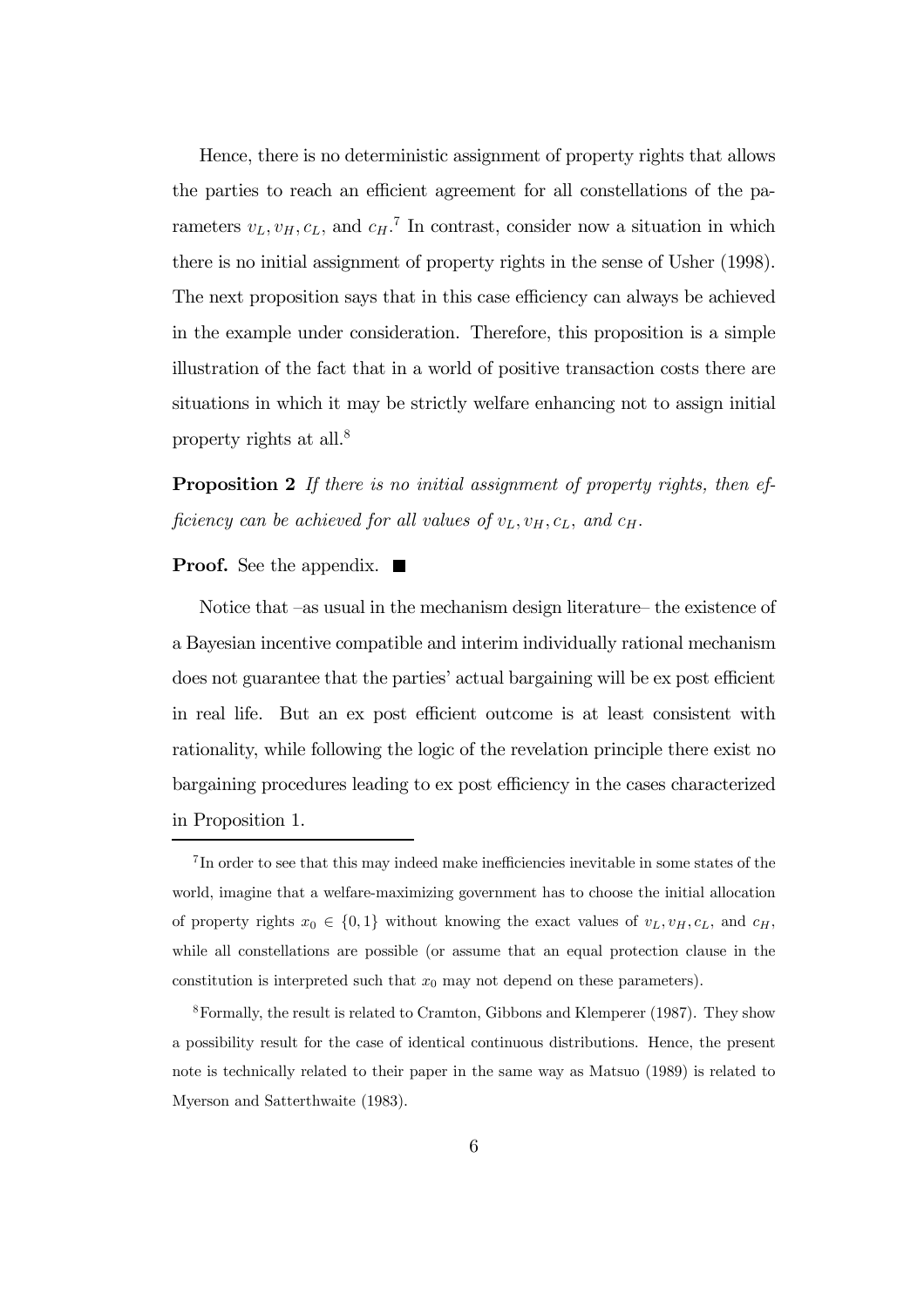## 3 Conclusion

The well-known Coase theorem says that in the absence of transaction costs the efficiency of voluntary bargaining between two parties does not depend on whether the first or the second party has the relevant property rights. Usher (1998) has recently argued that in a world of zero transaction costs not assigning property rights at all may be as good as any clearly specified assignment of property rights. In this note it has been illustrated with a particularly simple example that in a world of positive transaction costs in the form of private information not assigning initial property rights may even be strictly welfare improving.

Of course, this is not meant to suggest that the absence of a clear initial assignment of property rights is always beneficial in real life. This note just demonstrates that there are situations in which the transaction costs caused by private information might vanish. Other forms of transaction costs have not been considered. Notice that in real life it is often unclear which party has a certain right, so that the court has an area of discretion, i.e. its decision is uncertain. Here it has been argued that this may in fact help the parties to achieve efficiency through voluntary bargaining.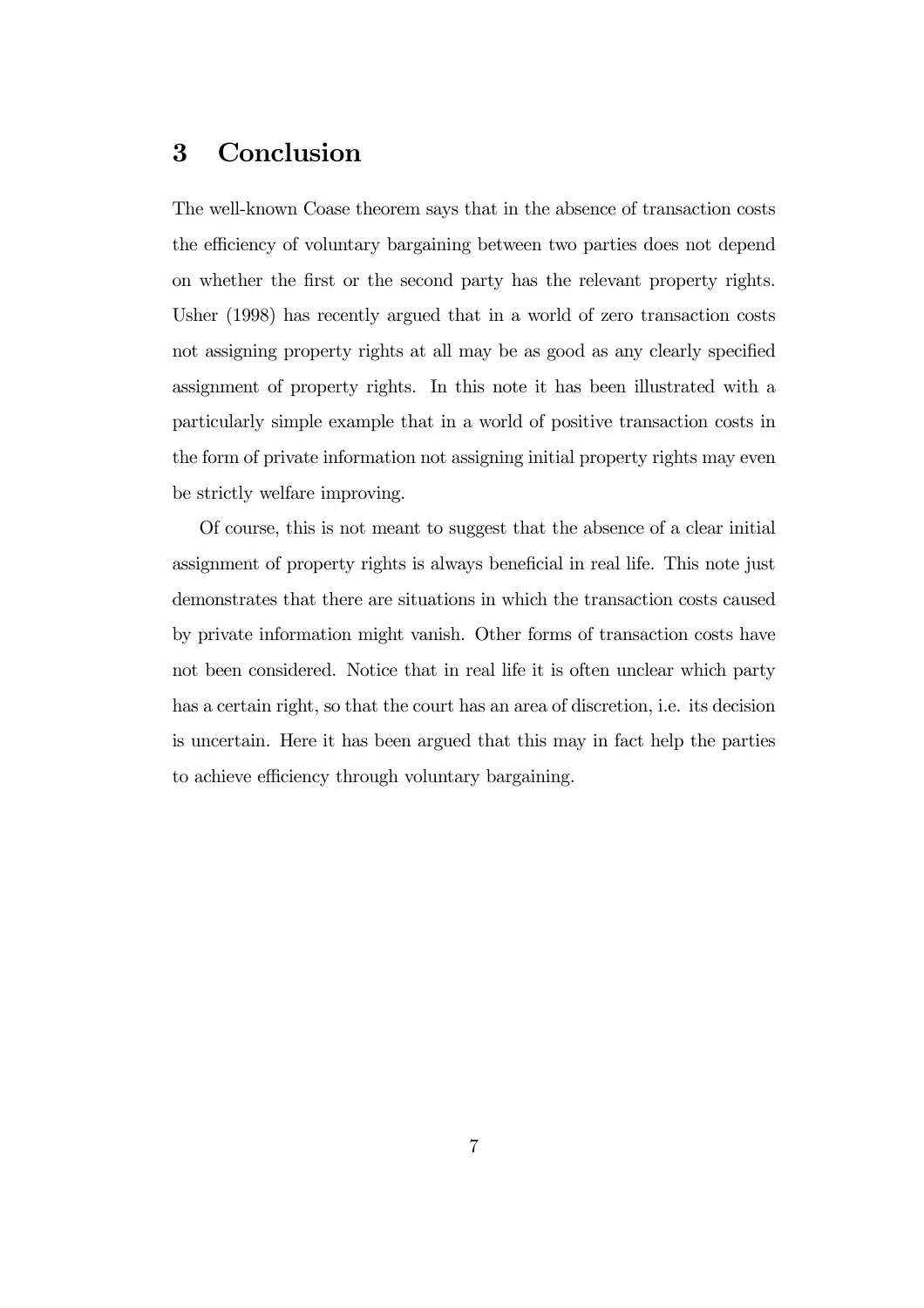## Appendix

#### Proof of Proposition 1.

For brevity, define  $t_{ij} \equiv t(v_i, c_j)$  and  $x_{ij}^* \equiv x^*(v_i, c_j)$ , where  $i, j \in \{L, H\}$ . Consider first the case  $v_H > c_H > v_L > c_L$ , so that  $x_{HH}^* = x_{HL}^* = x_{LL}^* = 1$ and  $x_{LH}^* = 0$ . The incentive compatibility constraints for the types  $v_H$  and  $c_L$ imply  $t_{HH} - t_{LL} \leq \frac{1}{2}$  $\frac{1}{2}(v_H - c_L)$ , and the individual rationality constraints for the types  $v_L$  and  $c_H$  imply  $t_{HH} - t_{LL} \ge (c_H - v_L) (1 - 2x_0)$ . Hence, efficiency cannot be achieved if  $\frac{1}{2}(v_H - c_L) < (c_H - v_L) (1 - 2x_0)$ . If party A has the property right  $(x_0 = 0)$ , this condition is equivalent to  $\frac{1}{2}(v_H - c_L) < c_H - v_L$ . Consider next the case  $c_H > v_H > c_L > v_L$ , so that  $x_{HH}^* = x_{L}^* = x_{LL}^* = 0$ and  $x_{HL}^* = 1$ . Incentive compatibility implies  $t_{LL} - t_{HH} \leq \frac{1}{2}$  $\frac{1}{2}(c_H - v_L)$ , and individual rationality implies  $t_{LL} - t_{HH} \ge (v_H - c_L) (2x_0 - 1)$ . If party B has the property right, then  $x_0 = 1$ . Thus, efficiency cannot be achieved in this case if  $\frac{1}{2}(c_H - v_L) < v_H - c_L$ . Finally, it can be easily checked that in the remaining cases the incentive compatibility and individual rationality constraints do not lead to a contradiction.

#### Proof of Proposition 2.

In order to prove the proposition, one has to show that for  $x_0 = \frac{1}{2}$  $rac{1}{2}$  there exist transfer payments such that all incentive compatibility and individual rationality constraints are satisfied. Note that six different cases of parameter constellations have to be considered. In the case  $v_H > v_L > c_H > c_L$ , choose  $t_{HH} = t_{LL} = 0, t_{LH} = t_{HL} = c_H$ . In the case  $c_H > c_L > v_H > v_L$ , choose  $t_{HH} = t_{LL} = 0, t_{LH} = t_{HL} = -v_H$ . In the case  $v_H > c_H > c_L > v_L$ , choose  $t_{HH} = t_{HL} = \frac{1}{2}$  $\frac{1}{2}c_H, t_{LH} = t_{LL} = -\frac{1}{2}$  $\frac{1}{2}c_L$ . In the case  $c_H > v_H > v_L > c_L$ , choose  $t_{HH} = t_{LH} = -\frac{1}{2}v_H, t_{LL} = t_{HL} = \frac{1}{2}$  $\frac{1}{2}v_L$ . In the case  $v_H > c_H > v_L > c_L$ , choose  $t_{HH} = t_{LL} = c_L$ ,  $t_{LH} = -c_L$ ,  $t_{HL} = v_L - c_L$ . Finally, in the case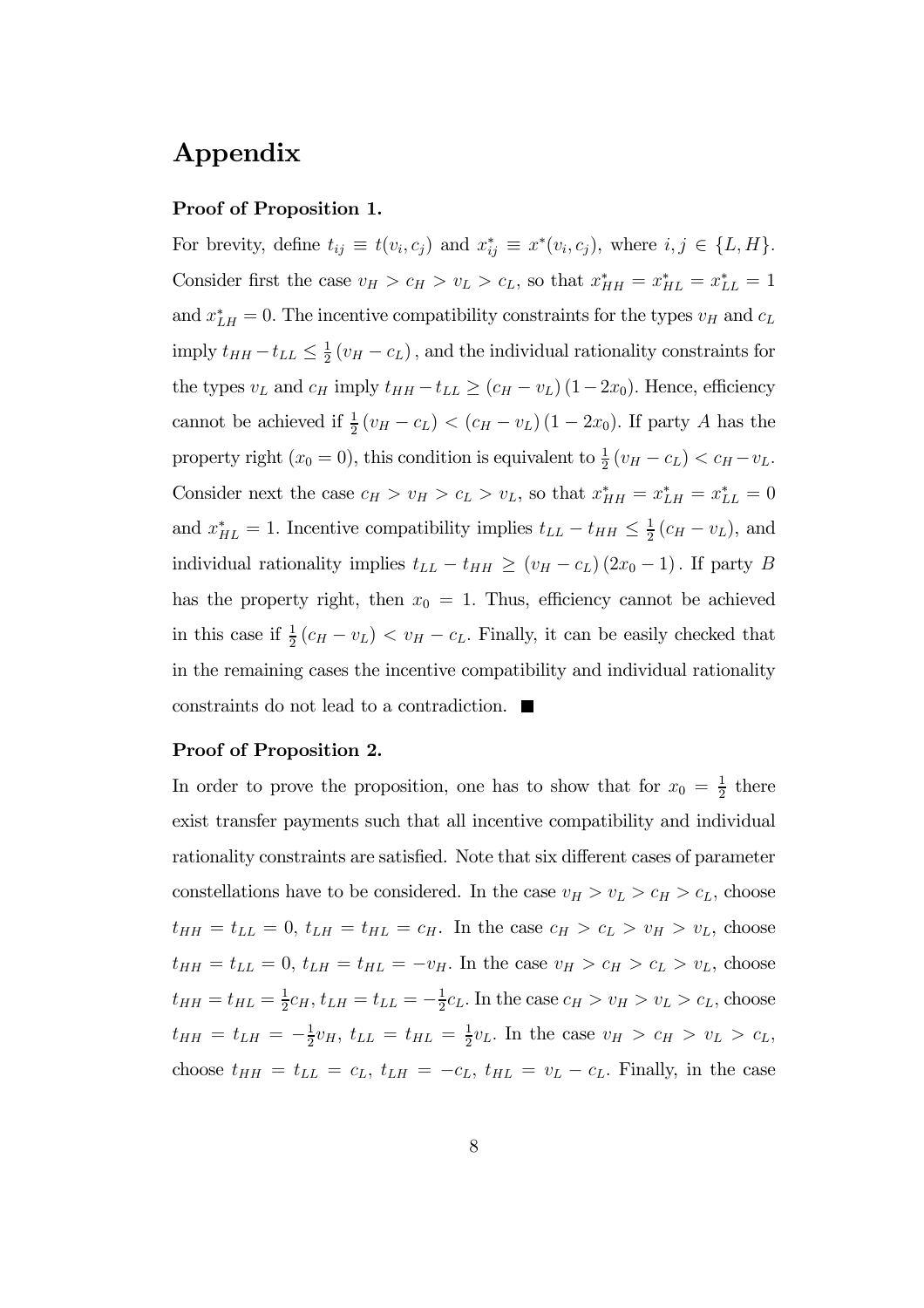$c_H > v_H > c_L > v_L$ , choose  $t_{HH} = t_{LL} = -v_L, t_{LH} = v_L - c_L, t_{HL} = v_L$  It is straightforward to check that given these transfer payments all incentive compatibility and individual rationality constraints are indeed satisfied.  $\blacksquare$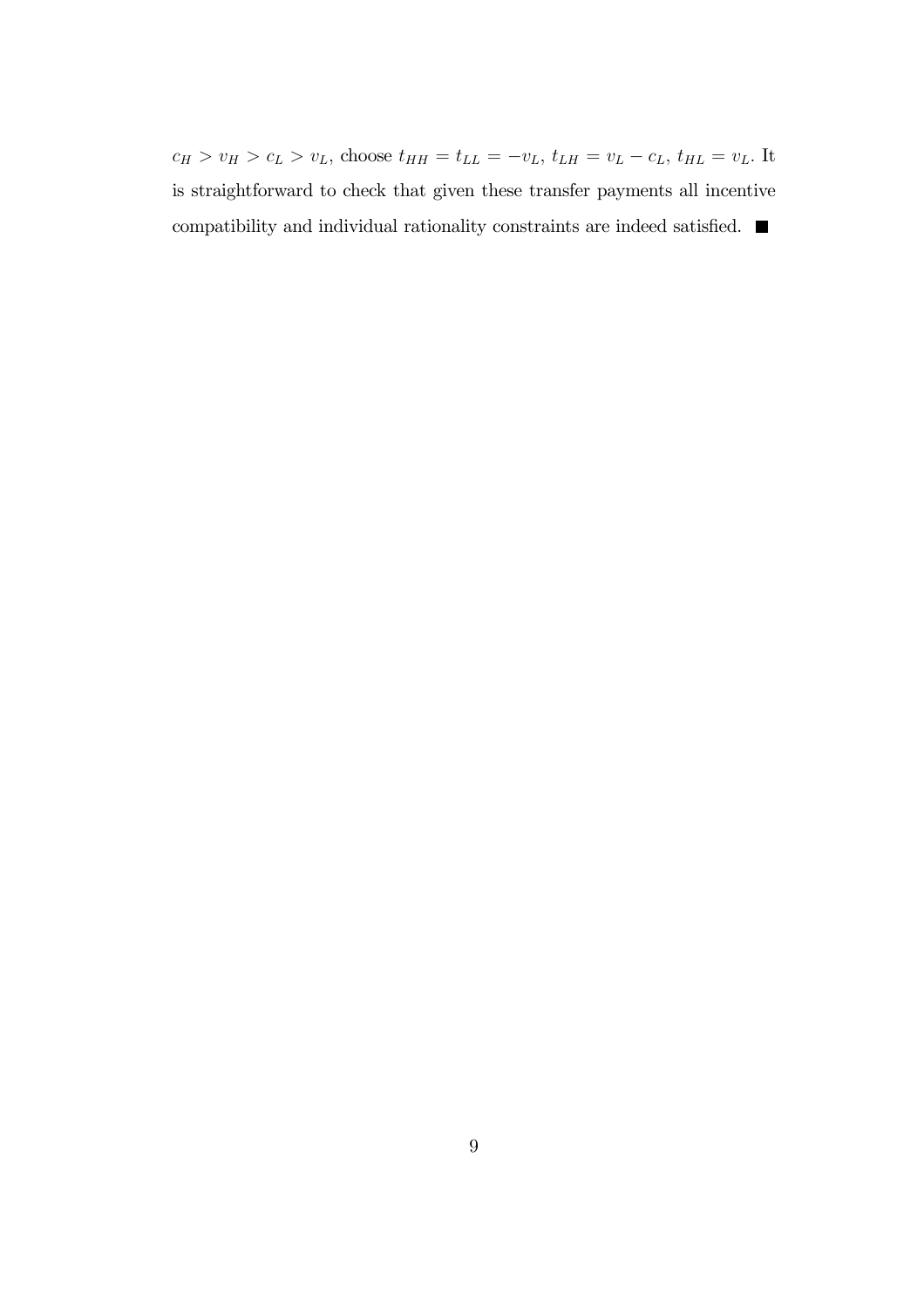### References

- Coase, R.H., 1960. The problem of social cost. Journal of Law and Economics 3, 1—44.
- Cramton, P., Gibbons, R., Klemperer, P., 1987. Dissolving a partnership efficiently. Econometrica 55, 615—632.
- Fudenberg, D., Tirole, J., 1991. Game Theory. Cambridge: MIT Press.
- Illing, G., 1992. Private information as transaction costs: The Coase theorem revisited. Journal of Institutional and Theoretical Economics 148, 558—576.
- Lewis, T., Sappington, D., 1989. Countervailing incentives in agency relationships. Journal of Economic Theory 49, 294—313.
- Matsuo, T., 1989. On incentive compatible, individual rational, and ex post efficient mechanisms for bilateral trading. Journal of Economic Theory 49, 189—194.
- Medema, S.G., 1999. Legal fiction: The case of the Coase theorem in law and economics. Economics and Philosophy 15, 209—233.
- Mercuro, N., Medema, S.G., 1997. Economics and the law: from Posner to post-modernism. Princeton University Press.
- Myerson, R.B., 1982. Optimal Coordination Mechanisms in Generalized Principal-Agent Problems. Journal of Mathematical Economics 10, 67—81.
- Myerson, R.B., Satterthwaite, M.A., 1983. Efficient mechanisms for bilateral trading. Journal of Economic Theory 29, 265—281.